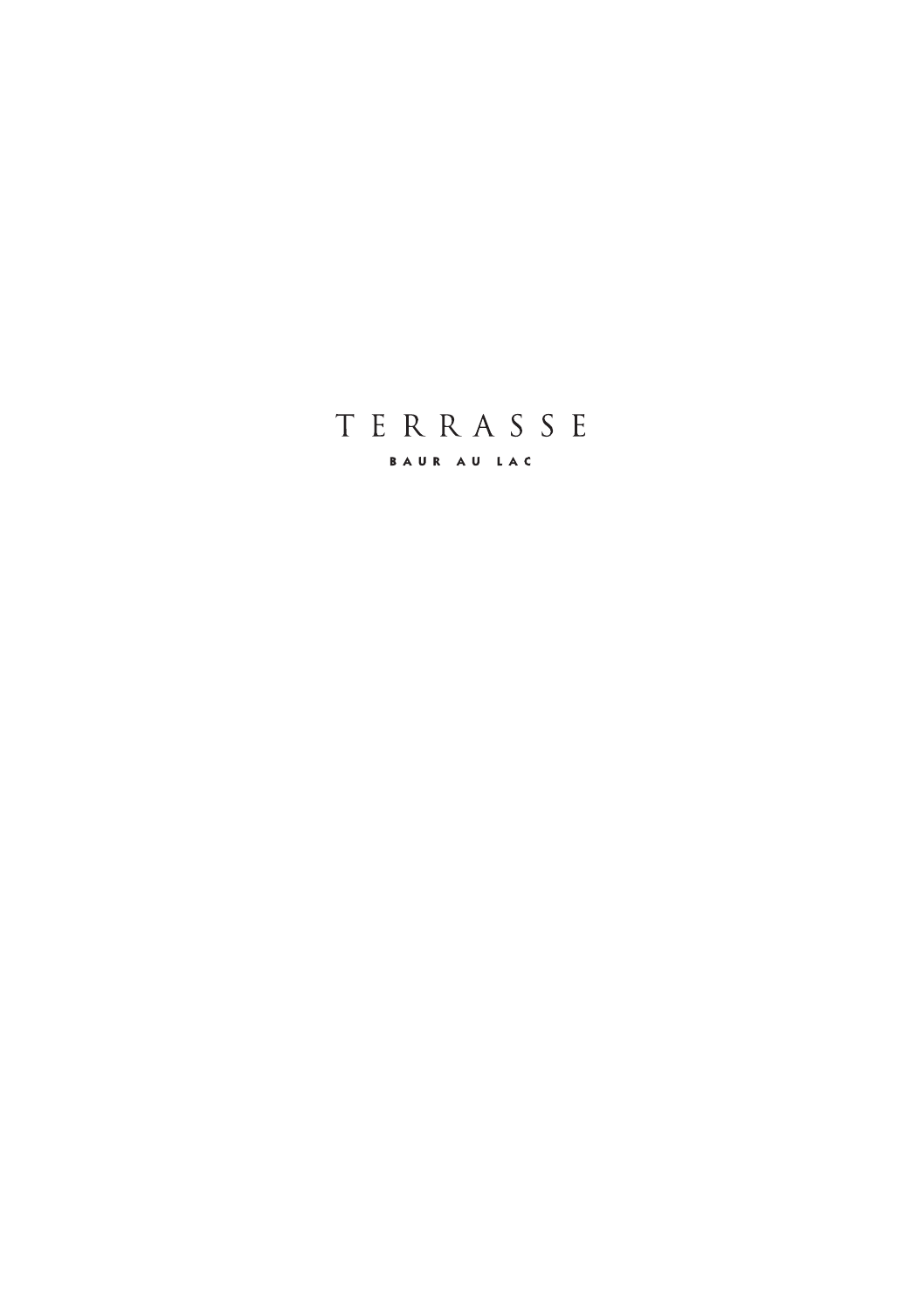# **WINES BY THE GLASS**

| <b>SPARKLING</b>                                                | <b>10CL</b> |
|-----------------------------------------------------------------|-------------|
| Philipponnat Royale Réserve Brut, Champagne                     | 21.         |
| André Clouet Rosé, Champagne                                    | 28.         |
| Grand Cru, Blanc de Blancs, Nicolas Feuillatte, Champagne, 2012 | 28.         |
| Dom Pérignon, Moët & Chandon, Champagne, 2012                   | 49.         |
| Prosecco Brut Millesimato, Paladin, Veneto, 2021                | 14          |

### **WHITE**

| Petite Arvine Tradition, Bonvin, Valais, 2020                             | 12 |
|---------------------------------------------------------------------------|----|
| Les Panseillots, Sancerre, Caves du Prieuré, Loire, 2020                  | 14 |
| Les Vaudevey, Chablis Premier Cru, Julien Brocard, Bourgogne              | 19 |
| Pinot Grigio, Attimo, Veneto, 2020                                        | 9  |
| Grüner Veltliner, Ried Grub Erste Lage, Schloss Gobelsburg, Kamptal, 2019 | 17 |
| Riesling, Wachenheimer Goldbächel P.C., Dr. Bürklin-Wolf, Pfalz, 2018     | 18 |

# **ROSÉ**

| Huit La Londe, Château les Valentines, Côtes de Provence, 2020 |  |  |  |  |  | 14 |
|----------------------------------------------------------------|--|--|--|--|--|----|
|----------------------------------------------------------------|--|--|--|--|--|----|

### **RED**

| 3 BAR Pinot Noir, Weingut zum Talheim, Schaffhausen, 2018          | 13.  |
|--------------------------------------------------------------------|------|
| Château de Fieuzal, Pessac-Léognan, Bordeaux, 2012                 | $22$ |
| Rosso di Montalcino, La Gerla, Toscana, 2019                       | 11.  |
| PSI by Pingus, Alnardo & Dominio de Pingus, Ribera del Duero, 2019 | 17   |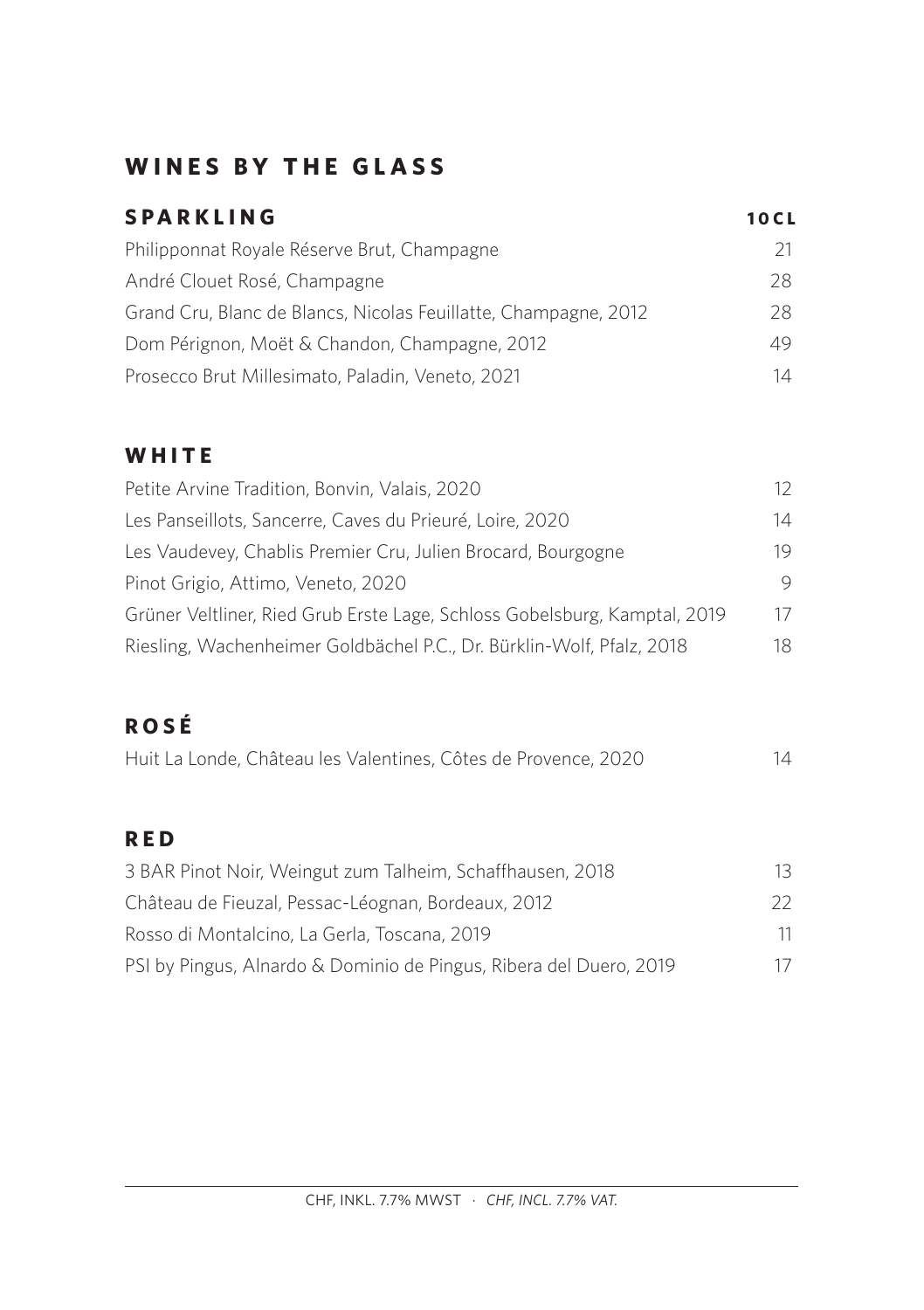# **COCKTAILS**

| APPLE<br>Lhéraud Cognac, lemon, maple syrup, apple juice                        | 20 |
|---------------------------------------------------------------------------------|----|
|                                                                                 |    |
| <b>STRAWBERRY</b><br>Monkey Sloe Gin, Aperol, grapefruit lemonade, strawberries | 18 |
| PASSION<br>Mr Gaston Gin, honey syrup, lime juice, maracuja nectar              | 20 |
| <b>HONEY</b><br>Ballantines, honey syrup, lime juice, ginger beer               | 19 |
| MANGO<br>José Cuervo Traditional, lime juice, mango puree                       | 20 |
| <b>SALTY BLOSSOM</b><br>Jsotta Rosé Vermouth, fee foam, salt, dry tonic         | 20 |
| WATERMELON<br>Havana Club 7 Años, Campari, Tio Pepe, watermelon, lime juice     | 22 |
| <b>BERGAMOTTE</b><br>Ballantines, Mondino, Suze, Italicus, honey                | 21 |
| <b>WILLIAMS</b><br>Hämmerle Williams, espresso, tonic water                     | 20 |

# **NON ALCOHOLIC COCKTAILS**

| SPARKLING BERRY<br>Berries, maple syrup, ginger ale                       | 16  |
|---------------------------------------------------------------------------|-----|
| GANSU                                                                     | 16. |
| Honey, berries, lavender syrup, yuzu juice, tonic water, watermelon juice |     |

You haven't found your favourite cocktail? Ask our bar team for advice!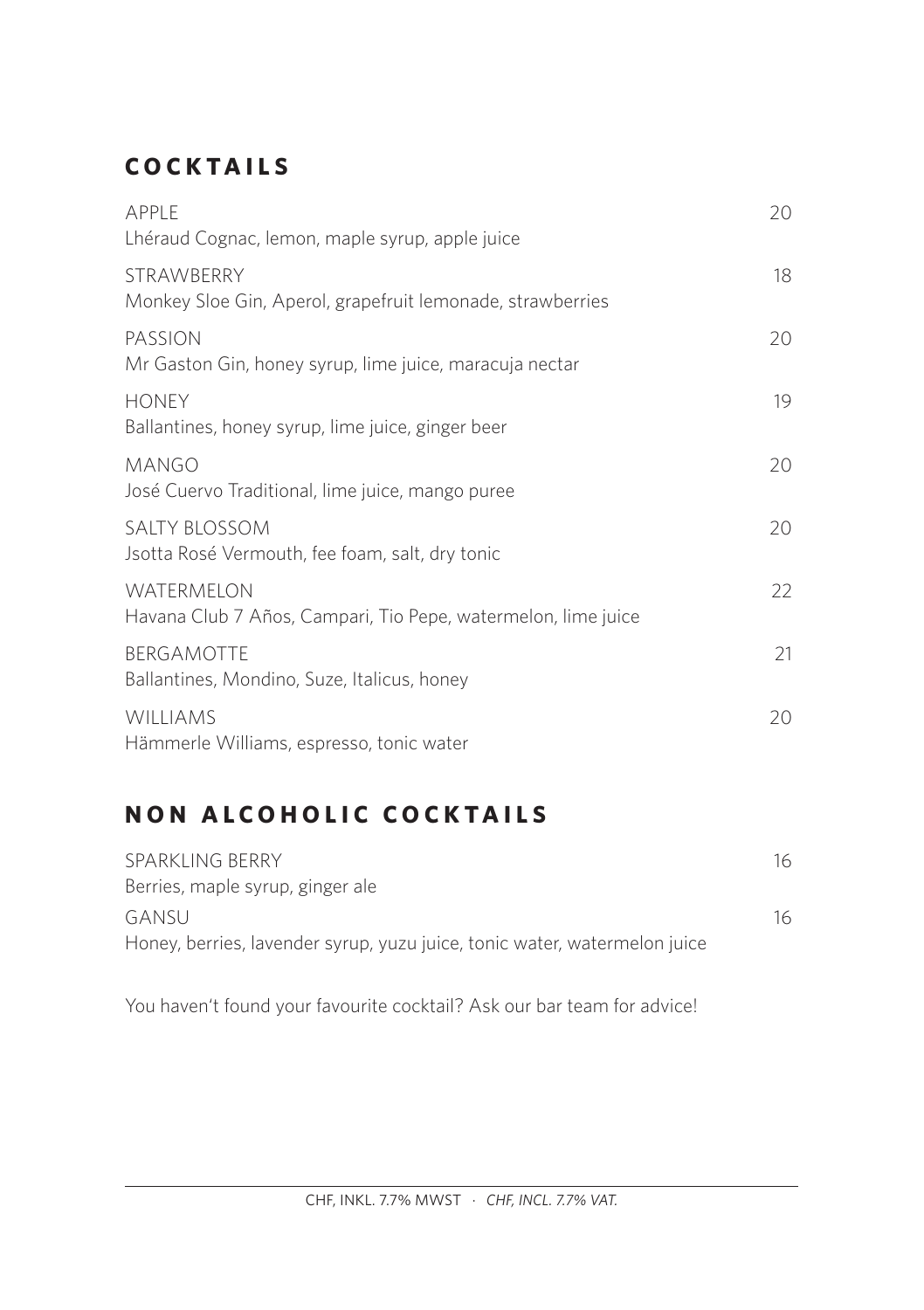# **APERITIF & BITTER**

| Martini Bianco, Rosso  | 4c | 10 <sup>°</sup> |
|------------------------|----|-----------------|
| Carpano Antica Formula | 4c | 10 <sup>°</sup> |
| Carpano Punt e Mes     | 4c | 9               |
| Aperol                 | 4c | 9               |
| Campari                | 4c | 11              |
| Averna Amaro           | 4c | 11              |
| Ramazzotti             | 4c | 10 <sup>°</sup> |
| Cynar                  | 4c | 11              |
| Appenzeller            | 4c | 11              |
| Fernet Branca          | 4c | 9               |
| Pimms                  | 4c | 10 <sup>°</sup> |
| Pastis 51              | 4c | 9               |
| Pisco                  | 4c | 9               |

# **BEER**

| Feldschlösschen Hopfenperle - on tap | 30 d    |     |
|--------------------------------------|---------|-----|
| Schneider Weisse                     | 50 cl   | -11 |
| Feldschlösschen alcohol free         | 33 d    | 8   |
| Carlsberg                            | 33 $cl$ | 9   |
| Heineken                             | 33c     |     |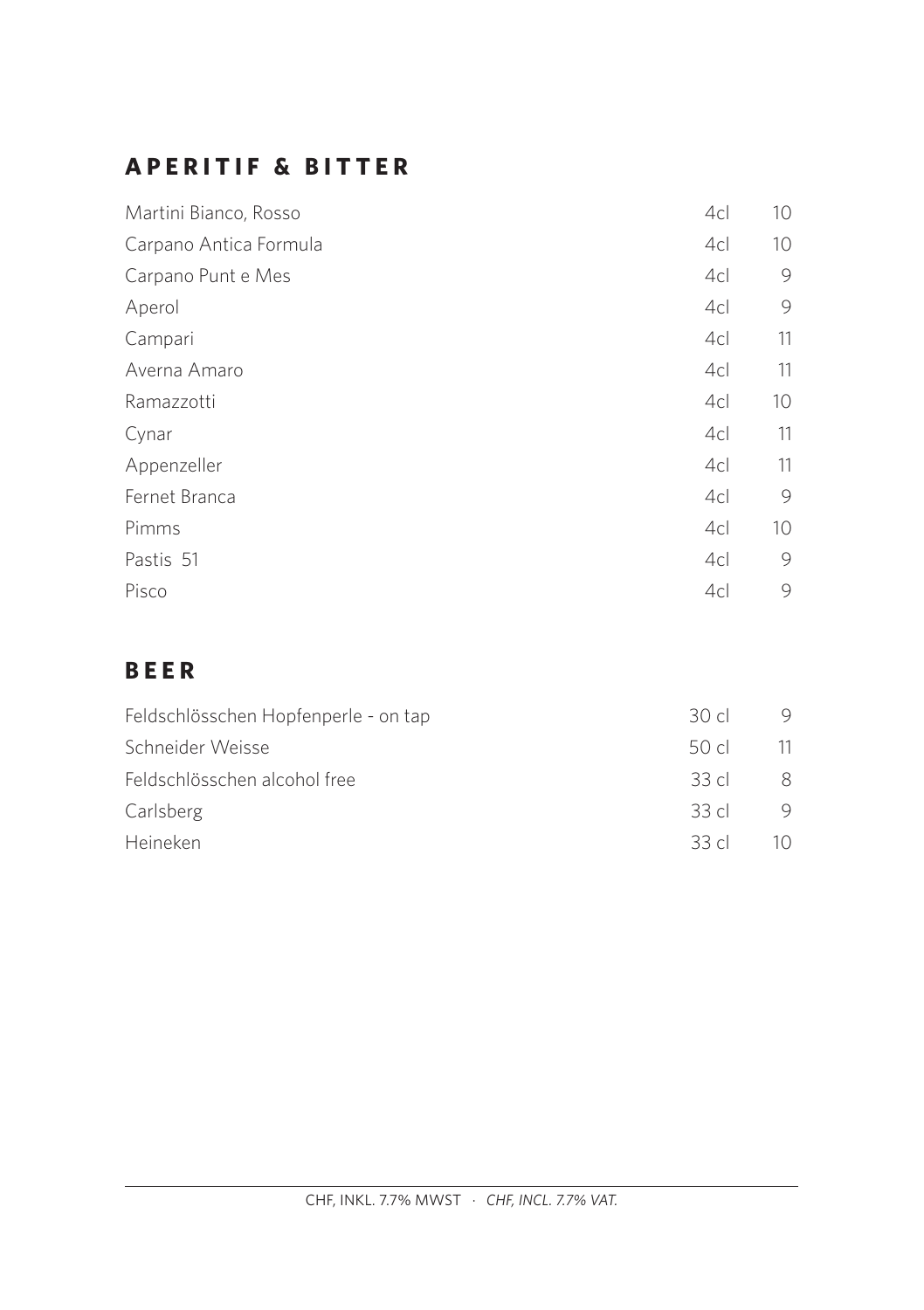# **P O R T**

| Quinta de la Rosa White Port     | 5c     | - 9 |
|----------------------------------|--------|-----|
| Quinta de la Rosa Tawny 20 Years | 5cl 22 |     |
| Taylor's Tawny Port 10 Years     | 5cl -  | -16 |

# **SHERRY**

| Gutiérrez Colosía Fino          | 501.  |  |
|---------------------------------|-------|--|
| Gutiérrez Colosía Pedro Ximenez | 5d 18 |  |
| Tio Pepe Fino, Gonzalez Byass   | 50 9  |  |

# **VODKA**

| Xellent          | 4cl             | 14 |
|------------------|-----------------|----|
| Beluga Gold Line | 4c              | 35 |
| Belvedere        | 4c              | 16 |
| Grey Goose       | 4c <sub>l</sub> | 16 |
| Ketel One        | 4c              | 16 |
| Kauffmann Soft   | 4cl             | 25 |

# **GIN**

| $4$ c | 14 |
|-------|----|
| 4c    | 14 |
| 4c    | 16 |
| 4c    | 16 |
| 4c    | 19 |
| 4c    | 16 |
| 4c    | 20 |
| 4c    | 16 |
| 4c    | 23 |
| 4c    | 21 |
| 4c    | 21 |
|       |    |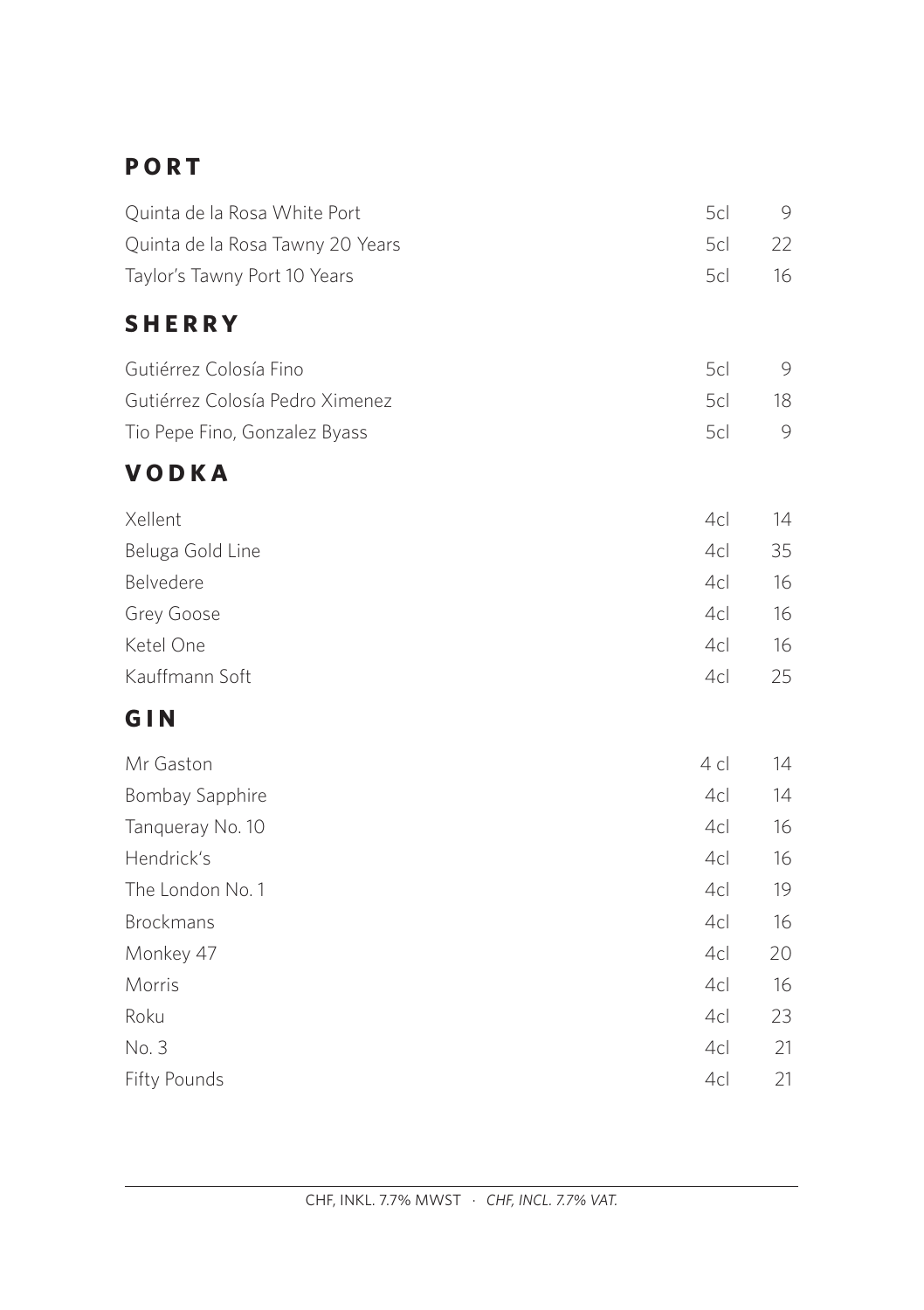# **TEQUILA**

| Patron Silver        | 4c <sub>l</sub> | 22  |
|----------------------|-----------------|-----|
| Patron Anejo         | 4c              | 29  |
| Patron Gran Platinum | 4c              | 65  |
| Casamigos Blanco     | 4c              | 27  |
| Reserva Familia      | 4c <sub>l</sub> | 80. |

## **RUM**

| Bacardi Light       | 4c | $12 \overline{ }$ |
|---------------------|----|-------------------|
| Havana Club 3 Years | 4c | 14                |
| Havana Club 7 Years | 4c | - 16              |
| Zacapa XO           | 4c | 35                |

# **CALVADOS**

| Calvados Cœur De Lion Dourin         | $2c$ 14 |  |
|--------------------------------------|---------|--|
| Calvados 25 ans Charles De Granville | $2c$ 24 |  |

# **COGNAC & ARMAGNAC**

| Vaghi, Baron Sigognac 1966 | 2 <sub>cl</sub> | 37   |
|----------------------------|-----------------|------|
| Carlos 1er                 | 2c              | 7    |
| Rémy Martin VSOP           | 2c              | 14   |
| Hennessy XO                | 2cl             | 26   |
| Rémy Martin Louis XIII     | 1cl             | 60   |
|                            | 2c              | 120  |
|                            | 4c              | 240. |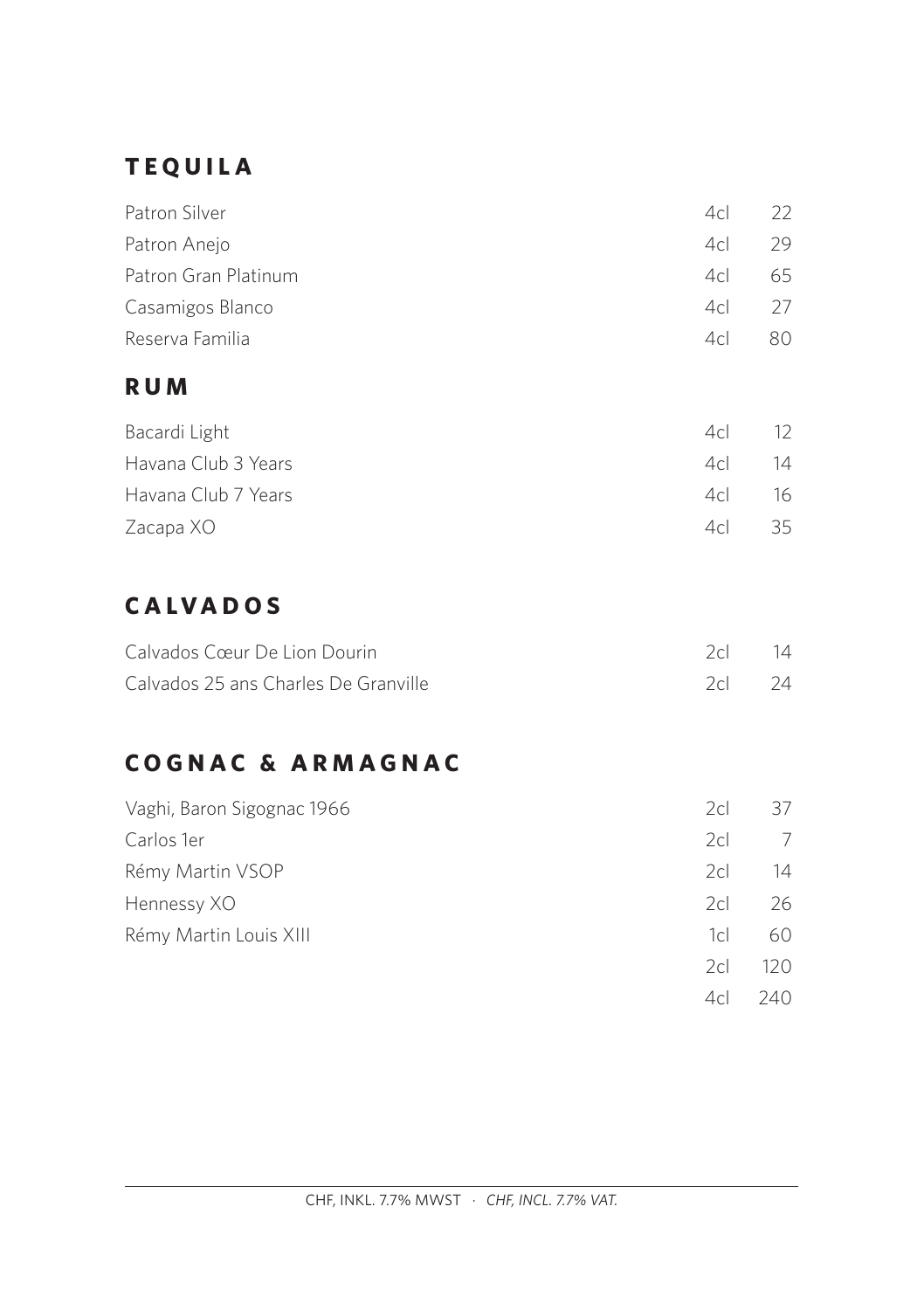### **BOURBON & RYE**

| Four Roses                      | 4c              | 12                |
|---------------------------------|-----------------|-------------------|
| Four Roses Single Barrel        | 4c              | 18                |
| Jack Daniel's                   | 4cl             | 14                |
| Woodford Reserve Double Oaked   | 4c <sub>l</sub> | 24                |
| Hudson Manhattan Rye            | 4c <sub>l</sub> | 22                |
| <b>IRISH</b>                    |                 |                   |
| Jameson                         | 4c              | $12 \overline{ }$ |
| <b>JAPANESE</b>                 |                 |                   |
| Nikka Whisky From The Barrel    | 4c              | 21                |
| <b>SINGLE MALT</b>              |                 |                   |
| Glenlivet 18 Years              | 4c              | 26                |
| Glenmorangie Quinta Ruban Porto | 4c <sub>l</sub> | 19                |
| Talisker 10 Years               | 4c              | 18                |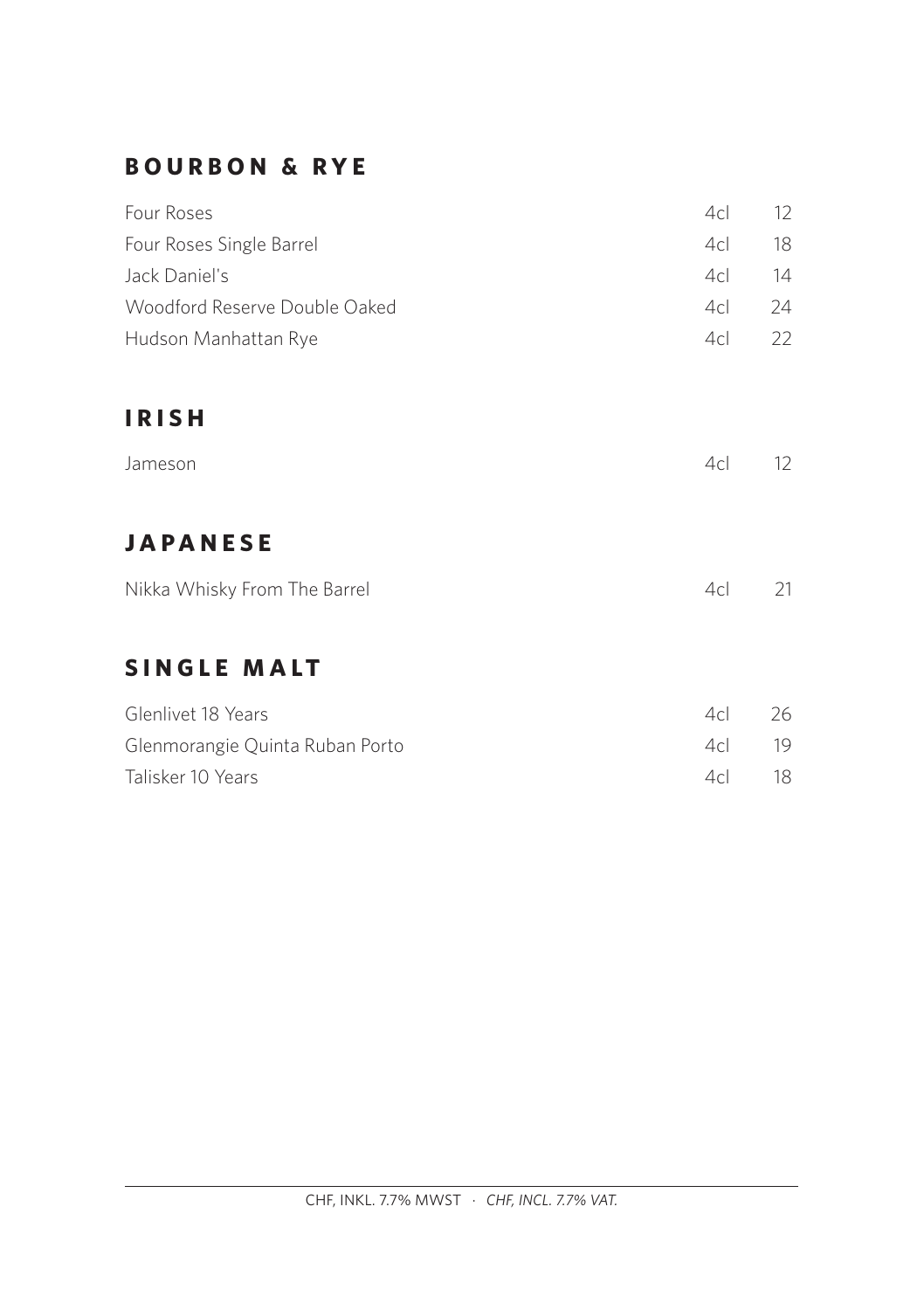# **BLENDED SCOTCH**

| Ballantine's          | 4c <sub>l</sub> | 14 |
|-----------------------|-----------------|----|
| Chivas Regal 12 Years | 4c              | 16 |
| J. Walker Blue Label  | 4c <sub>l</sub> | 48 |

# **GRAPPA**

| Grappa Di Brunello La Gerla | 2c     | 12. |
|-----------------------------|--------|-----|
| Grappa Di Tignanello        | 2cl 17 |     |
| Grappa Sassicaia            | 2c     | 19  |

# **SPIRITS**

#### **HÄMMERLE:**

| Vogelbeere                      | 2c | 24  |
|---------------------------------|----|-----|
| <b>Himbeere</b>                 | 2c | 39. |
| Humbel No. 2 Basler Langstieler | 2c | 16  |
| <b>Williams</b>                 | 2c | 16  |

# **LIKÖR - LIQUEUR**

| Amaretto Adriatico  | 4c | 11  |
|---------------------|----|-----|
| Sambuca             | 4c | -11 |
| Baileys Irish Cream | 4c | -11 |
| Kahlua              | 4c | 11  |
| Drambuie            | 4c | 11  |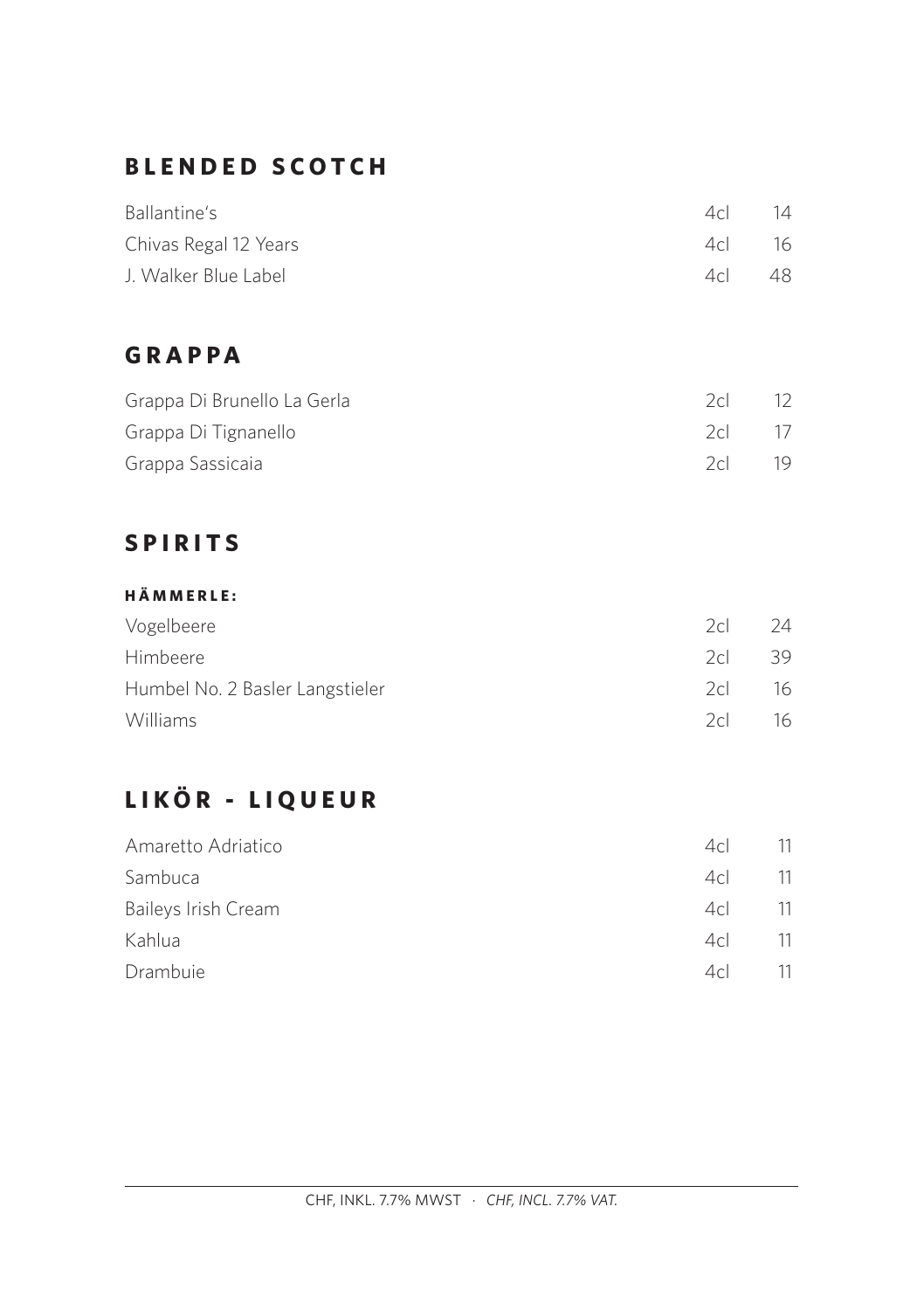# **SOFTGETRÄNKE -** *SOFTDRINKS*

| Arkina / Rhäzünser                                 | 40cl             | 9 |
|----------------------------------------------------|------------------|---|
| Evian                                              | 50cl             | 9 |
| San Pellegrino                                     | 50c              | 9 |
| Perrier                                            | 33 <sub>cl</sub> | 8 |
| Swiss Mountain Spring, Tonic Water Classic, Zero   | 20cl             | 9 |
| Swiss Mountain Spring Soda Ginger Ale, Ginger Beer | 20c              | 9 |
| Swiss Mountain Spring Bitter Lemon                 | 20cl             | 9 |
| Coca-Cola, Coca-Cola Zero                          | 33cl             | 8 |
| Sprite                                             | 33 <sub>cl</sub> | 8 |
| Rivella Red, Blue                                  | 33 <sub>cl</sub> | 8 |
| Fanta                                              | 33cl             | 8 |
| Ramseier Apple Juice                               | 30cl             | 8 |
| San Bitter                                         | 10 <sub>cl</sub> | 8 |

### **KAFFEE -** *COFFEE*

| Espresso        | 6. |
|-----------------|----|
| Double Espresso | 9  |
| Kaffee          |    |
| Cappuccino      |    |

# **TEE -** *TEA*

Please ask our service.

# **FRUCHT SAFT -** *FRUIT JUICE*

| Orange    | 14 |
|-----------|----|
| Apple     | 14 |
| Carrot    | 14 |
| Pineapple | 24 |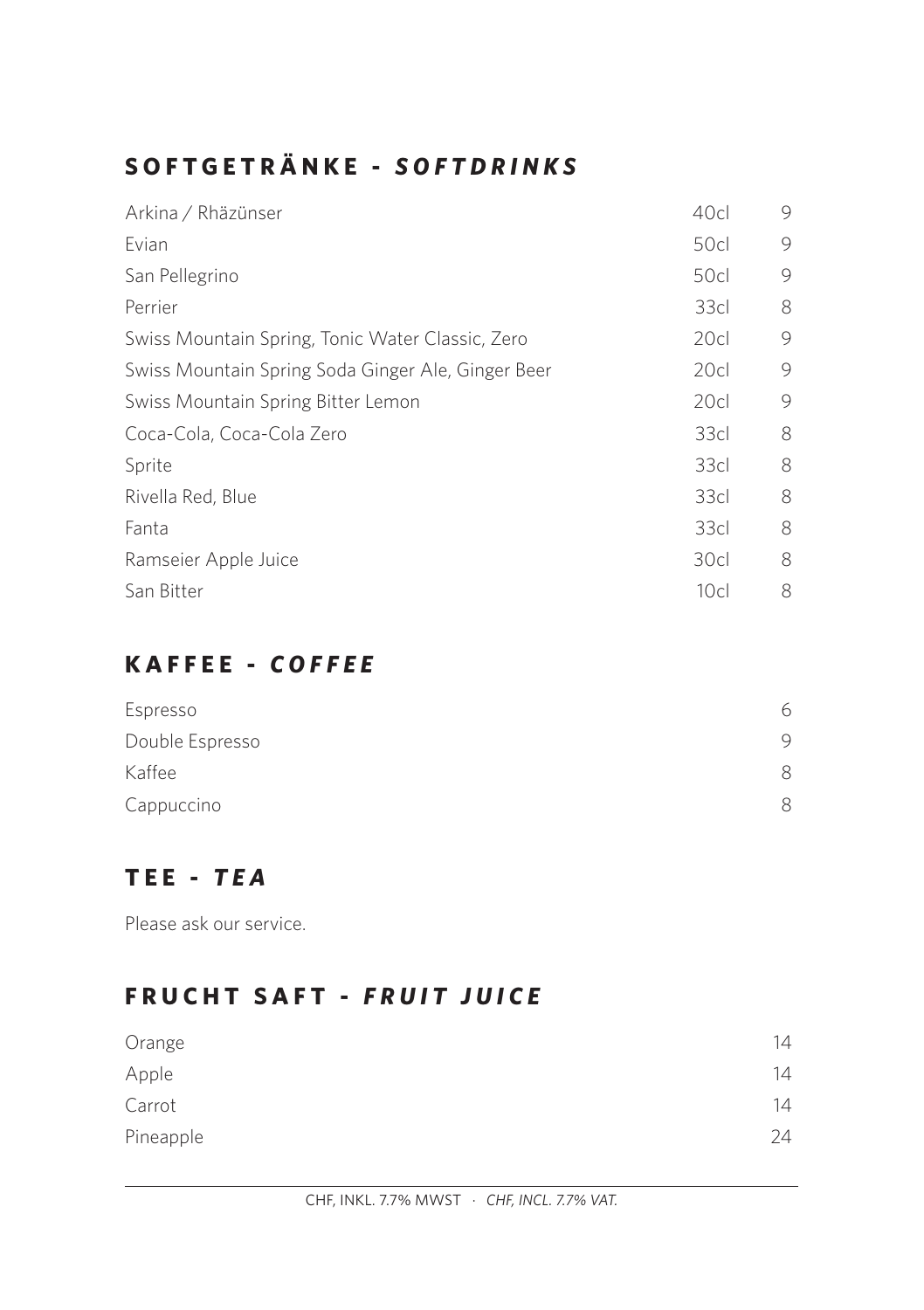# **·BAR FOOD MENU·**

#### **·DAILY FROM 2PM UNTIL 6PM·**

### **·TO SHARE·**

CHEF'S AUSWAHL DIM-SUM *Chef's Selection Dim-Sum 6 Sück / 6 pieces* 32

SERRANO ROHSCHINKEN *Serrano dry-cured ham*  $24$ 

KRABBENCOCKTAIL MIT MADRAS-CURRY *Snow crab cocktail with Madras curry* 34

### **· R A W ·**

GAZPACHO *Gazpacho* 18

CHILLED RINDSTATAR *Chilled beef tartar* 32/48

### **·SIDE DISHES·**

TRÜFFEL POMMES FRITES 16 — BLATTSPINAT 8 *Truffle french fries 16 — leaf spinach 8*

### **·FROM THE GARDEN·**

KOPFSALATHERZ *Lettuce heart* 16

CAESAR SALAT, POULETFILET *Caesar salad, chicken breast*  38

FREILANDTOMATEN, MOZZARELLA SELEKTION A.K. *Free-range tomatoes, mozzarella selection A.K.* 28

### **·MAINS·**

VITELLO TONNATO *New style vitello tonnato* 43

GEBRATENES WOLFSBARSCHFILET, ZITRONENSAUCE *Pan-fried seabass fillet, lemon sauce* 48

BAUR AU LAC WAGYU BURGER *Baur au Lac Wagyu Burger* 43

### **·DELICACY·**

FRANZÖSISCHER PARIS KAVIAR 50G BRUNNENKRESSECRÈME

*French Paris caviar 50g, watercress cream*  230

**Fleischdeklaration:** Ente: Frankreich, Ungarn - Foie Gras: Ungarn - Schwein Serrano: Spanien - Rind Tatar: Schweiz - Poulet Filet: Schweiz - Kalb Vitello: Schweiz - Rind Wagyu Burger: USA\*

**Fischdeklaration:** Schneekrabbe Wildfang: Nordostpazifik - Sardellen Wildfang: Nordostatlantik - Wolfsbarsch Zucht: Mittelmeer - Paris Kaviar Zucht: Frankreich - Beluga Kaviar Zucht: Iran

\*Kann mit Antibiotika und/oder Hormonen erzeugt worden sein. *CHF, INKL. 7.7% MWST*

BELUGA KAVIAR 30G BRUNNENKRESSECRÈME

*Beluga caviar 30g, watercress cream* 

510

**Origin of meat:** Duck: France, Hungary - Foie Gras: Hungary - pork Serrano: Spain - beef tartar: Switzerland - chicken fillet: Switzerland - veal vitello: Switzerland - beef Wagyu burger: USA\*

**Origin of fish:** Snow crab wild caught: Northeast Pacific - anchovies wild caught: North East Atlantic - seabass farmed: Mediterranean Sea - Paris caviar farmed: France - Beluga caviar farmed: Iran

\*Might have been produced with hormones and/or antibiotics.

*CHF, INCL. 7.7% VAT*

Gerne geben Ihnen unsere Servicemitarbeiter Auskunft über Allergene in unseren Speisen.

For information concerning allergies or intolerances, please do not hesitate to ask our service personnel.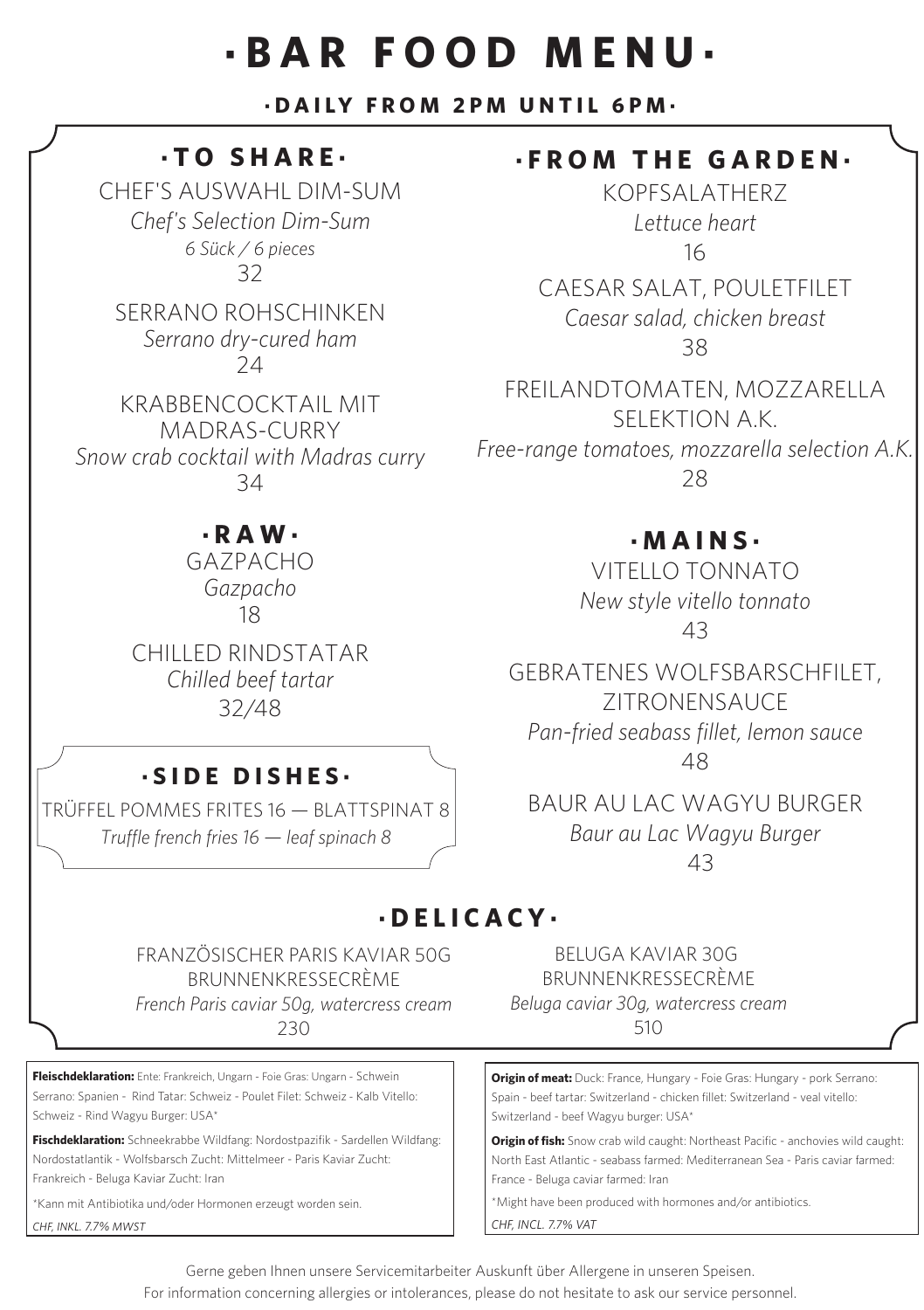# **ZIGARREN -** *CIGARS*

# **CUBA**

| Bolivar Belicosos Fino    | 34  |
|---------------------------|-----|
| Punch Punch               | 24  |
| Partagas Serie D4         | 25  |
| AVO Heritage Special Toro | 21  |
| H. Upmann Half Corona     | 24  |
| Upmann Conossieur No. 1   | 26. |

# **NICARAGUA**

| Davidoff Zino Robusto |
|-----------------------|
|-----------------------|

## **DOMINICAN REPUBLIC**

| Davidoff Late Hour Churchill | 85  |
|------------------------------|-----|
| Baur's Davidoff 1844         | 35  |
| Griffins Priviliege          | 18  |
| Davidoff Signature 2000      | 24  |
| Davidoff White Edition       | 45  |
| Davidoff Year of the Tiger   | 60. |

# **ZIGARILLOS**

| Zino Cellos Brasil   | 6 |
|----------------------|---|
| Partagas Club Cellos |   |
| Cohiba Mini          |   |